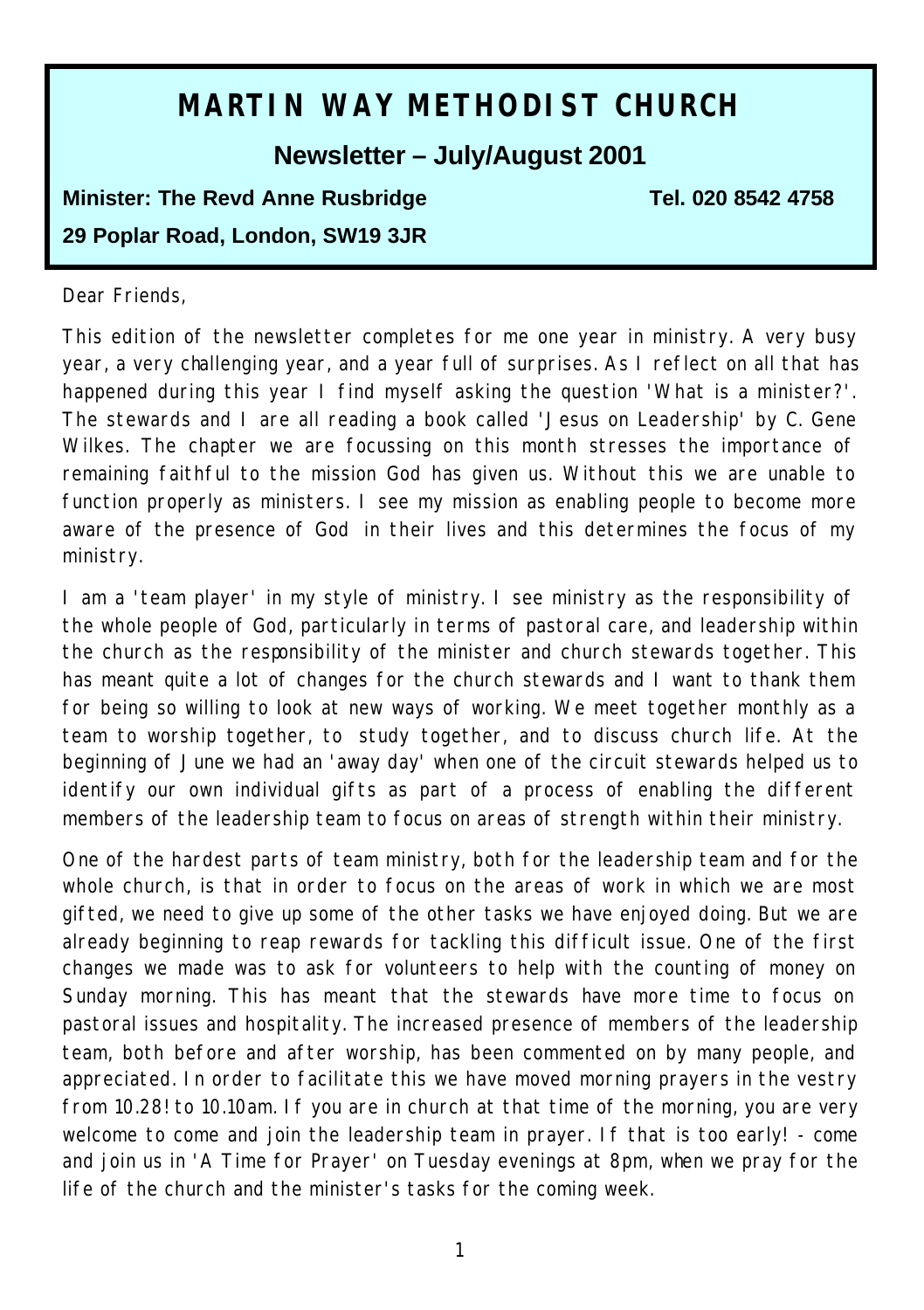Ministers don't all come out of the same mould, and no amount of training is going to make us all perform in the same way. One of the riches of our Methodist itinerant system is that we have great variety of styles and gifts in ministry and over a period of time the life of the church is enhanced by a wholeness that comes of the many different contributions in ministry. If we were able to look at our individual churches from God's perspective we would see the whole pattern and each ministerial appointment as one small part in the overall plan.

The autumn sees a new group for young families starting to meet, a circuit weekend with Ann Leck Vice-President of Conference, and an invitation to you all to come to tea at the manse on Saturday 1st September.

With love, Anne.

## **Circuit Service At Raynes Park 22 July At 6.30 Pm**

Everyone will be welcome at this Service of Admission of Andy Walker as a Local Preacher.

## **Circuit Weekend 7-9 September 2001**

Mrs Ann Leck Vice-President of Conference will be with us. There will be a Service of Celebration at Worcester Park at 6.30 pm on Sunday 9 September.

## **Christian Aid Walk From Westminster Central Hall 2001**

Wendy and Barry Evans, Lesley and Mike Mortley and Mike Rusbridge joined several hundred people of all ages for this walk of about 8 miles which had 20 checkpoints at famous churches and took over three hours to complete.

Encouragement from Gloria Hunniford set us off for our first stop Westminster Cathedral, then on to the Abbey and down by the river to Lambeth Bridge and Palace. A pleasant walk by the Thames crossing Westminster Bridge led to St Paul's Cathedral and the return journey down Fleet Street and Whitehall. There are vivid memories, not least of climbing steps to the City churches, the famous landmarks passed, and the variety and beauty of the many churches, clouds of incense in one, the welcome cup of tea at St Martin's Ludgate Hill, the tiny interior of St Bride's, momentary setback of not being able to find the Temple church in the rabbit-warren of legal chambers. The walk took longer than we expected and the Thanksgiving Service had begun by the time we got back to Central Hall. But it was a very enjoyable afternoon and good weather.

 Our sponsorship raised , £565 and with the money raised from the house to house collection and the Benevolent Fund gift, the total raised was £1,487.75.

Finally, thank you for your support this year.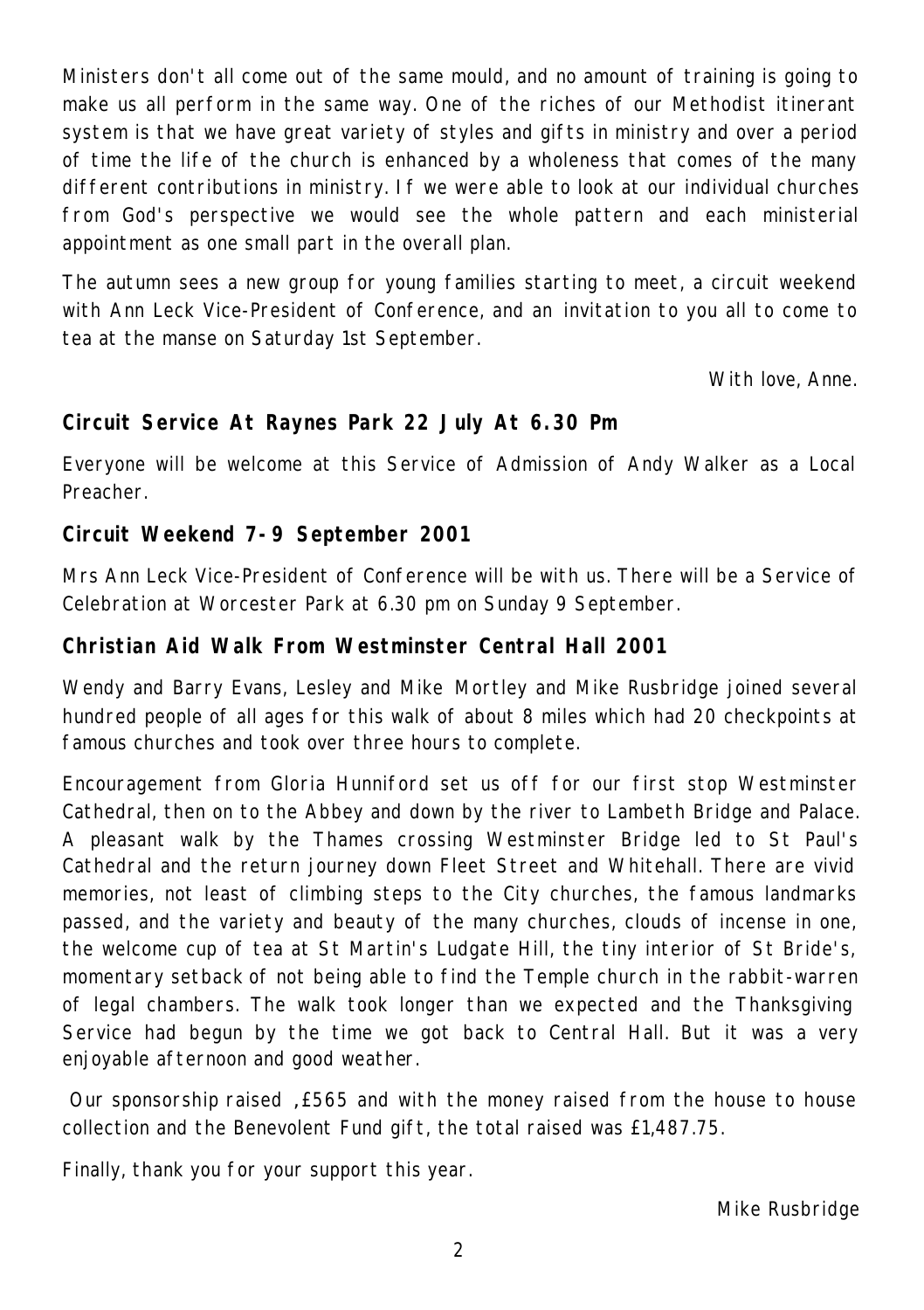## **Dance In Worship**

I feel very fortunate to have had the opportunity at Martin Way to be part of a group that enjoys dance in worship. I think one of the first things I ever took part in was a dance in 'Daybreak' that the Wimbledon Circuit Youth Choir did in the mid 1980's, which we took to the Secombe Centre in Sutton. I'd had no formal teaching, but enjoyed expressing movement to music. In fact the YPF and the WCYC gave me many opportunities for dance in Youth Services and presentations.

I was encouraged to join in a dance workshop on one occasion at Spring Harvest which was most enlightening. Whereas we generally like to work out our dances in advance to help visualize the meaning of the songs, we were encouraged to freely move in an expression of our love for God, to adore and praise Him through dance. It was an experience and one which I found fairly difficult being quite self-conscious, but most enjoyable once I relaxed and concentrated on God and my feelings for Him.

I would hope that the dance we have at Martin Way shows our adoration and praise for God, as well as helping people to visualise their feelings for God through music. It is certainly a pleasure to be involved, and I hope that other people also find it to be a valuable part of their worship.

Karen Smith

## **London South-West District - Letter From The Chairman**

Dear Friends,

The other day I received a letter wishing me a happy retirement! The writer had got the year wrong. I am conscious that in the next year and a half before I superannuate there is much to do. In this letter I want to share with you a brief reflection.

I have been a Methodist Minister for the whole of my working life apart from one year of teaching. It has been full of emotion and I have been privileged to share with people in moments of great joy and shattering sorrow. I have never understood those people who seem to think that Ministers do not live in the real world, the world of pain, anguish, brokenness and depression; all of that is a part of the human condition. The other side is quite different; it is one of love and joy and an overwhelming sense of the goodness of people and of God. I have been sustained in many ways and not least by fellow pilgrims who have helped and supported me on the journey. But I have also been sustained by a deepening sense of the love of God, as he never abandons us, and of his willingness to heal what is fractured.

Many people - or is it most people - have times in their lives when awful things happen to them. We are ever more aware of the tragic effects of abuse and the way it can dominate life. Do we believe that God can do anything about what has happened to us but is now in the past? At the heart of what I believe is the stunning insight that God cannot take away things that have happened which have caused us pain and may still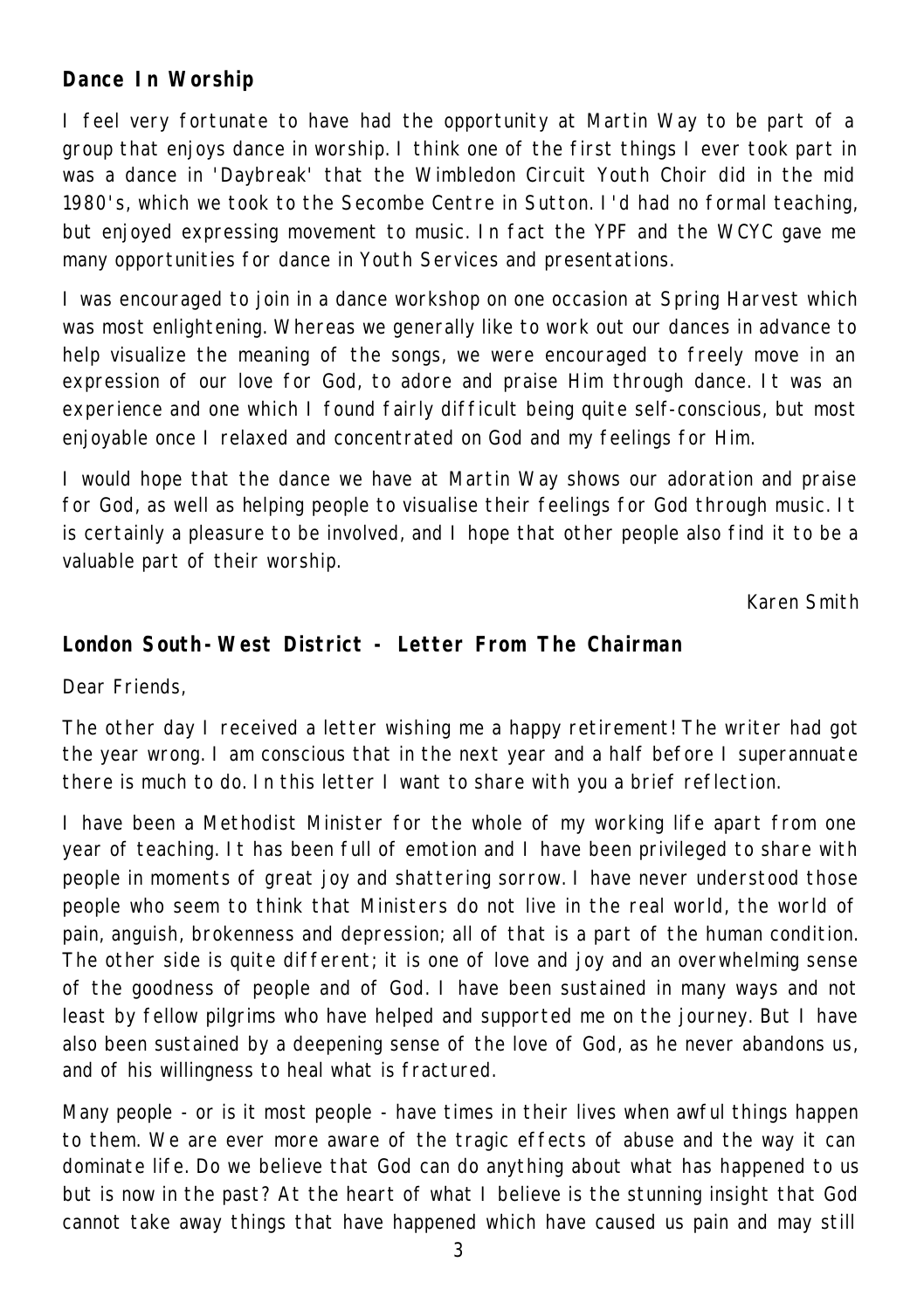do so. But he can help us feel quite different about those rough places that can feel like internal wounds or the heaviness of lead. That is what a part of the Ministry of Healing is about. It is one of the gifts of the Gospel, and as we receive it we can be set free to be 'wholly present'. Life today should not be dominated by the bad things that have happened in the past. Christians are called to live in and for the present moment. At the point where we recognise that the pain of the past no longer dominates the present then we can truly thank God for helping us where we are unable to help ourselves.

I mention this because it puts into context such things as the debate about an increase in the Assessment, the increasingly urgent need for us to work at a policy of how we will cope with a shortage of Ministers, and the concern that some people have over whether or not the Circuit, as have known it for two centuries, is relevant for the new one.

May the truth of the Gospel be something that dominates our lives and keeps things in perspective.

With greetings and kindest good wishes,

Yours sincerely,

R. Martin Broadbent

## **Young Families Group**

We are very grateful to all those who came to the meeting on 2 June, for their enthusiasm for the group and for all the delicious food provided. Overall there was support for the idea of a group for families and many ideas for future group activities were put forward. These were:

- social events for parents and children (picnics, barbecues, outings to parks or other local attractions, bowling, seaside trip, musical activity sessions)
- social events just for parents;
- meals together (takeaway, fish and chips, faith supper, progressive supper) praying together;
- Bible studies;
- listening to speakers (eg a local preacher);
- discussion group;
- linking with the rest of the church (eg introductions to other church
- activities, outings to church events);
- raising children's profile in the church;
- providing structured activities (eg music, story time) in the crèche; and
- running a babysitting circle.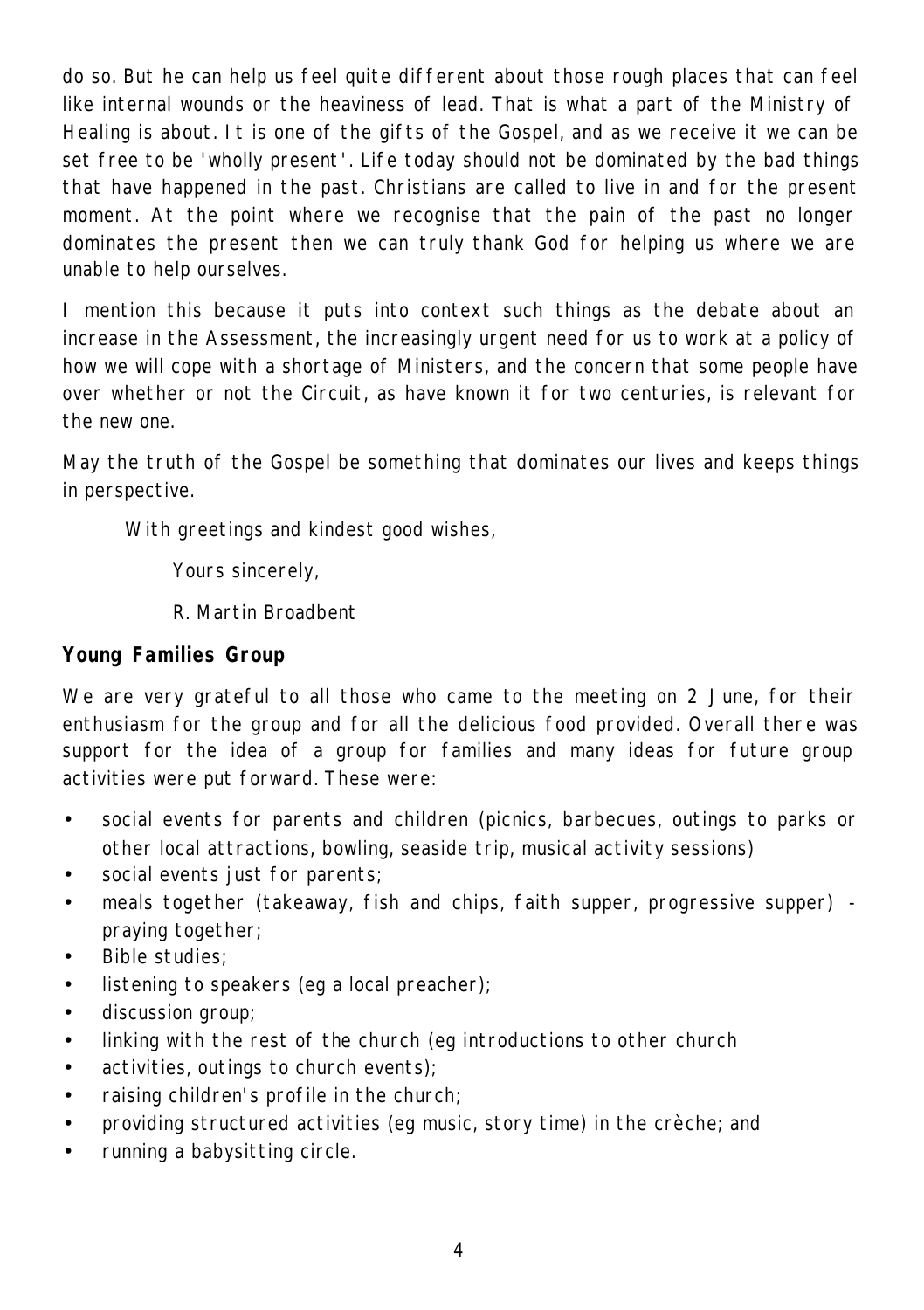The general view was that one meeting per month would be about right. The next meeting would be a picnic lunch in Richmond Park on 19 August. As well as providing an opportunity to view holiday photos, this would be the time to devise a programme for the rest of the year. This would probably include an early evening family meeting in September and a fire-work related social event in early November.

> Tim and Caroline Johnson [tel: 8540 3755]

#### **Tick Tock**

"Tick Tock, Tick Tock, the clock goes Tick Tock". These words greet a group of preschool children in the church hall on Tuesday mornings. The children enjoy a 50 minute session of songs and rhymes and are encouraged to join in with the singing and actions. It is led by Anne Conquest and Geraldine Ellis who make it a fun, learning environment for the children and parents!

William, George, Phoebe and Rosie are regular attendees along with their newfound friends from the local area. They have learnt many of the old favourite songs and are up to date with 'Bob the Builder'.

We are often greeted early in the morning by the sound of William singing in his bedroom and doing the warm up actions of 'Open and Shut'.

It is good to know that even the youngest members of our church enjoy a tune together where their friendship can develop.

Jane Smith

For further information about Tick Tock contact Anne Conquest (tel: 8942-7147)

#### **We never close! Coffee and chat - Tuesdays 10-12 noon**

Why do people come to Coffee and Chat? Certainly the coffee dispensed by Edie Winrow and Jean Butland is excellent and the accompanying biscuits are tempting. The coffee lounge is welcoming too, with its circle of chairs - sit where you like and move from group to person to group as you feel inclined.

But it's the company and the talk that draws those present. With a variety of people of all ages and from all backgrounds, like a market-place it's a centre for information of all kinds. And as a group of friends it can provide a listening ear and sympathetic support when needed.

Weekly numbers vary. The lucky retired people can come whenever they like, and they form a small group of regulars. Other people can only come during school holidays, or on the odd occasion when opportunity arises. Some bring friends, not only local, but visitors from more distant places. Every week may bring a surprise - perhaps that's part of its attraction for some. It may be very quiet at 10 o'clock but by 11 more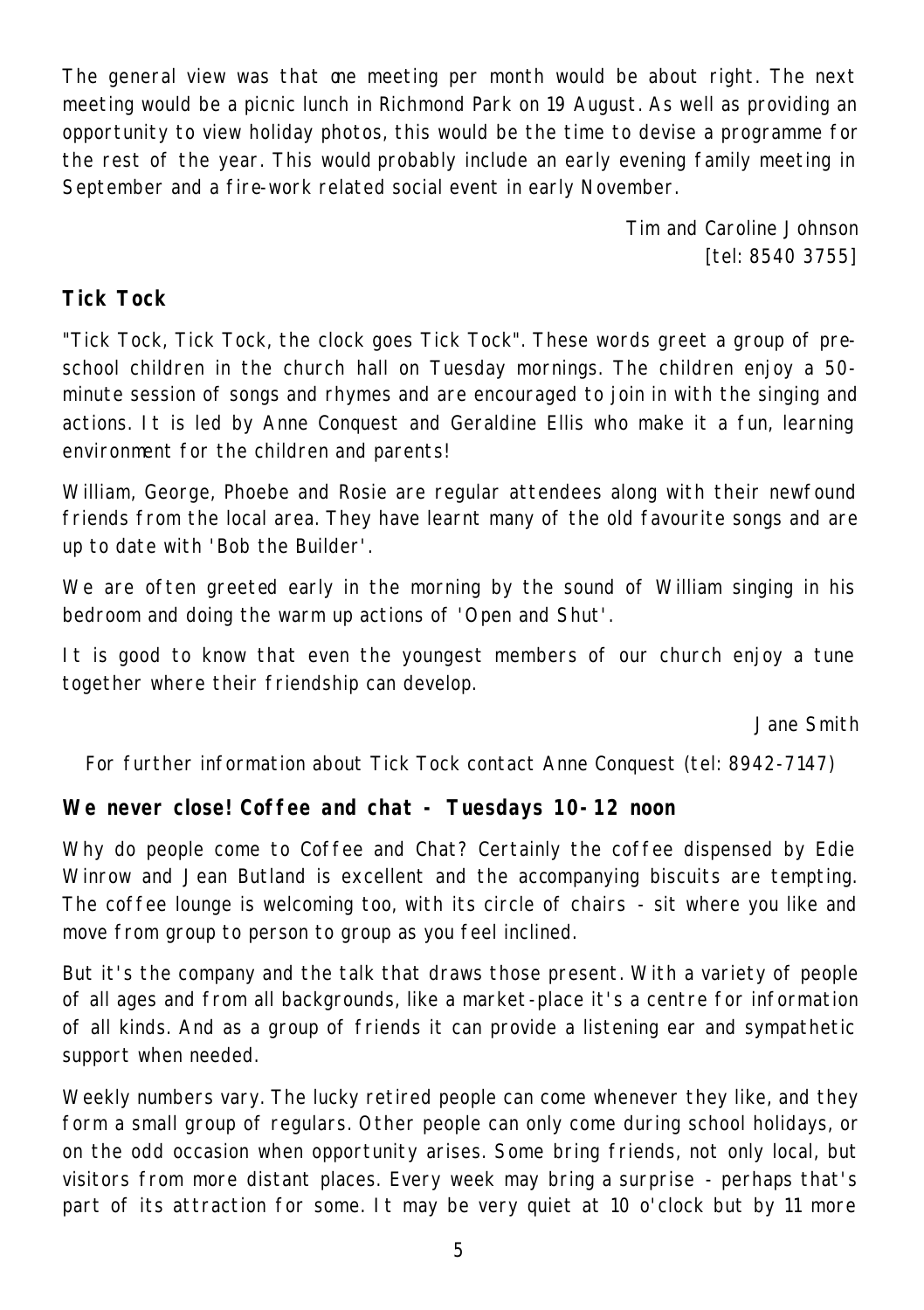6

people have arrived and often at noon, though some have left, others linger catching up with news, as Edie and Jean close down and pack up for another week.

You don't have to qualify to come by attending Martin Way church. It's a meetingplace for everyone in the locality. So come and try it. Usually the babble of voices will lead you directly to the coffee lounge. And if you feel shy, come with a friend. You'll be most welcome.

Jean Butland

## **The Children's Trust**

Despite the terrible weather for our Summer Fair on 16 June we still raised 700. Many thanks to all who contributed in any way. It was good to have such active support from our St. Martin's friends. With their help and with subsequent donations we raised £2,962.70. That was made up to £3,000 and the 'good as new', bric-a-brac and other things left after the fair were given to the children's Trust for sale in their charity shops. God has certainly blessed our efforts!

Bill Cox

## **Thanks From Edie**

I would like to say a big thank-you to all my friends for their prayers, kindness and concern, during my recent stay in hospital, and for the many lovely cards I received. My stay in the geriatric ward was an experience I would not like to repeat. I hope to be back with you soon.

Edie Winrow

## **Centenary!**

Congratulations to Valerie Rogers' mother who celebrated her 100th birthday on 11 June.

## **Gift Day**

Gift Day donations totalled £1,979.50 but only 30 envelopes were returned!!

## **Thanks For Your Support**

Following the two performances of 'Exodus' on 5th and 6th May we were able to send £420 to NCH Action for Children.

The 'Classics to Jazz' concert on 19th May raised £160 for our Church Funds

## **Midways**

Midways are glad to report that the Coffee Morning on 12 May raised £169 which enabled their donation to church funds to be increased to £350 this year. Membership stands at 26 and new members are always welcome.